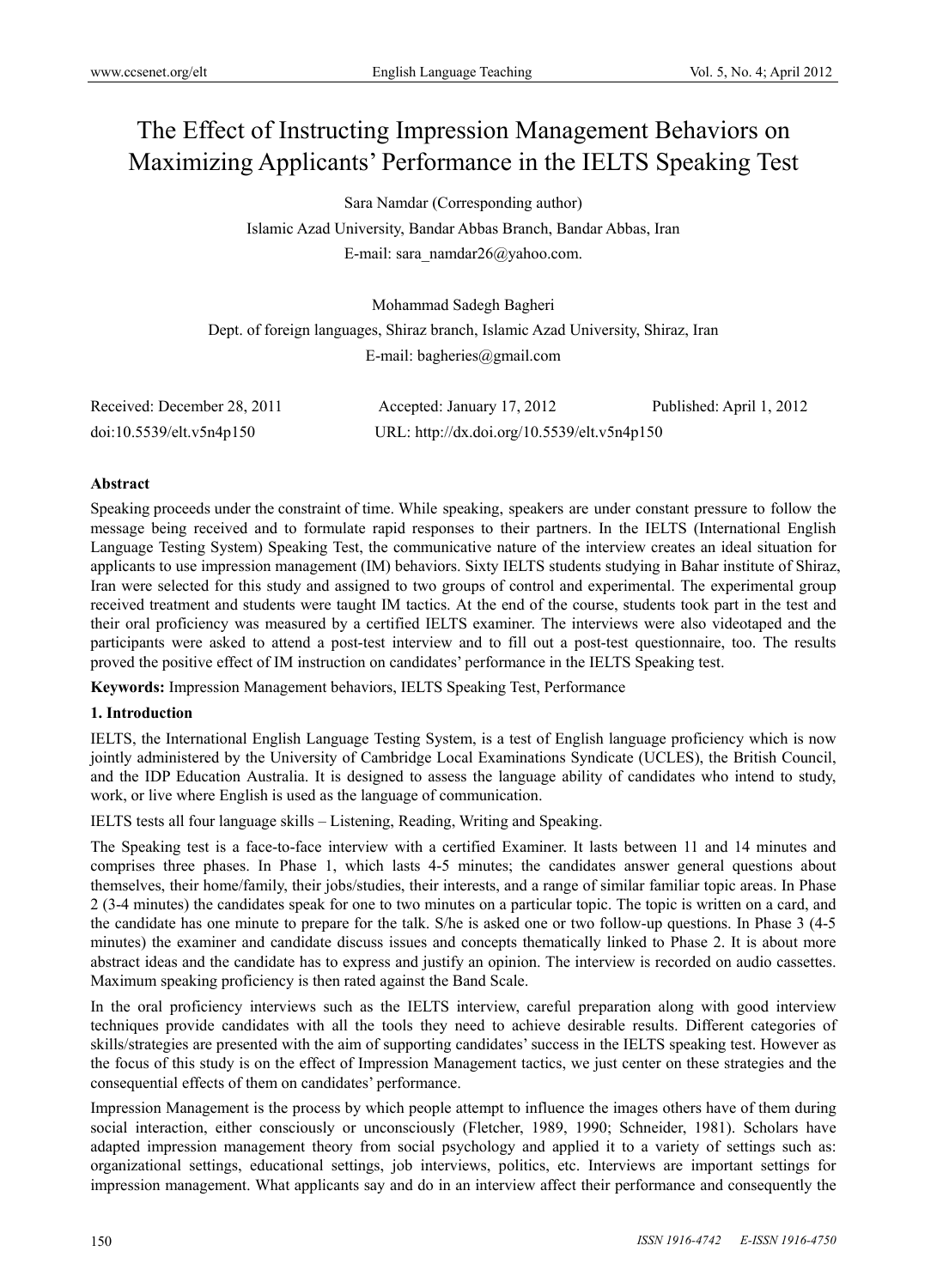interviewers' evaluations of them. Both lab and field studies have typically demonstrated a positive relationship between applicant impression management and interviewer evaluations (e.g., Higgings & Judge 2004; Peters & Lievens 2006; Tsai, Chen, & Chiu 2005).

According to Schneider (1981), IM can take many forms, including verbal and nonverbal IM tactics. Among the tactics used in different interview settings, the nonverbal are almost the same. First impressions are formed mostly by nonverbal communications including appearance, facial expressions, eye contact, posture, and, least of all, spoken words. This study, however, focuses on the use and effectiveness of the following nonverbal impression management tactics:

- Smiling at the target
- Making eye contact
- Using hand gestures
- Nodding affirmatively

Verbal IM tactics, on the other hand, are different based on the type of interview. In fact, different interview formats result in different verbal IM tactic use of candidates. The assessors of proficiency look at what speakers can do with the language and their level of control over the language, not necessarily what they know about the language. For this to happen, teachers should search for the best ways to provide students with tools to communicate, such as through the development of strategic competence. They can develop students' strategic competence by providing learning opportunities to improve their communication strategies (CS). CS refers to those strategies that may be called into action to compensate for breakdowns in communication due to performance variables or to insufficient competence (Canale & Swain 1980: 30).

The following communication strategies are the tactics that are considered to be conducive to verbal impression management in the OPIs such as the IELTS Speaking Test:

- Circumlocution
- Appeal for assistance
- Time-stalling devices

Circumlocution, a component of strategic competence, is a very important strategy for second/foreign language learners when expressing themselves but lacking the exact vocabulary, especially when they are in the target culture.

Appeal for assistance, is a common communication strategy that seems to be treated as merely a list of phrases for receptive global appeals. The 'basic phrases' are: "I have no idea what you're talking about. How do you say that in English? I don't get it. What do you mean? Can you say that again?"

Finally, Time-stalling devices refer to those strategies which help speakers hold the floor and have time to think. A variety of hesitation devices exist that can help speakers hold the floor and keep the conversation going. These helpful devices can be: "Hmm...Let me think. Hmm... Let me see. That's a difficult question".

## *1.1 Research Hypotheses*

As instructions to convey a favorable impression should serve as an impression motivator (Leary & Kowalski, 1990), we hypothesize:

1.1.1 Applicants will use more verbal IM tactics when they are instructed to convey a favorable impression than when they are not instructed to present themselves favorably.

1.1.2 Applicants will use more nonverbal IM tactics when they are instructed to convey a favorable impression than when they are not instructed to present themselves favorably.

1.1.3 Applicants' use of verbal and nonverbal IM tactics will be positively related to their overall interview evaluations.

#### **2. Review of Related Literature**

Researchers have suggested that interviews offer individuals the perfect opportunity to manage their impressions because both the interviewer and the applicant are attempting to fit the needs of the other (Godfrey *et al* 1986). A number of empirical studies support this assertion, showing that IM tactics do, in fact, emerge quite frequently during employment interview situations (e.g., Fletcher 1990; Stevens & Kristof 1995).

The use of IM in employment interviews has been increasingly studied (e.g., Higgins & Judge 2004; Kristof-Brown, Barrick, & Franke 2002). In fact, in their review, Posthuma, Morgeson, and Campion (2002) noted that IM was one of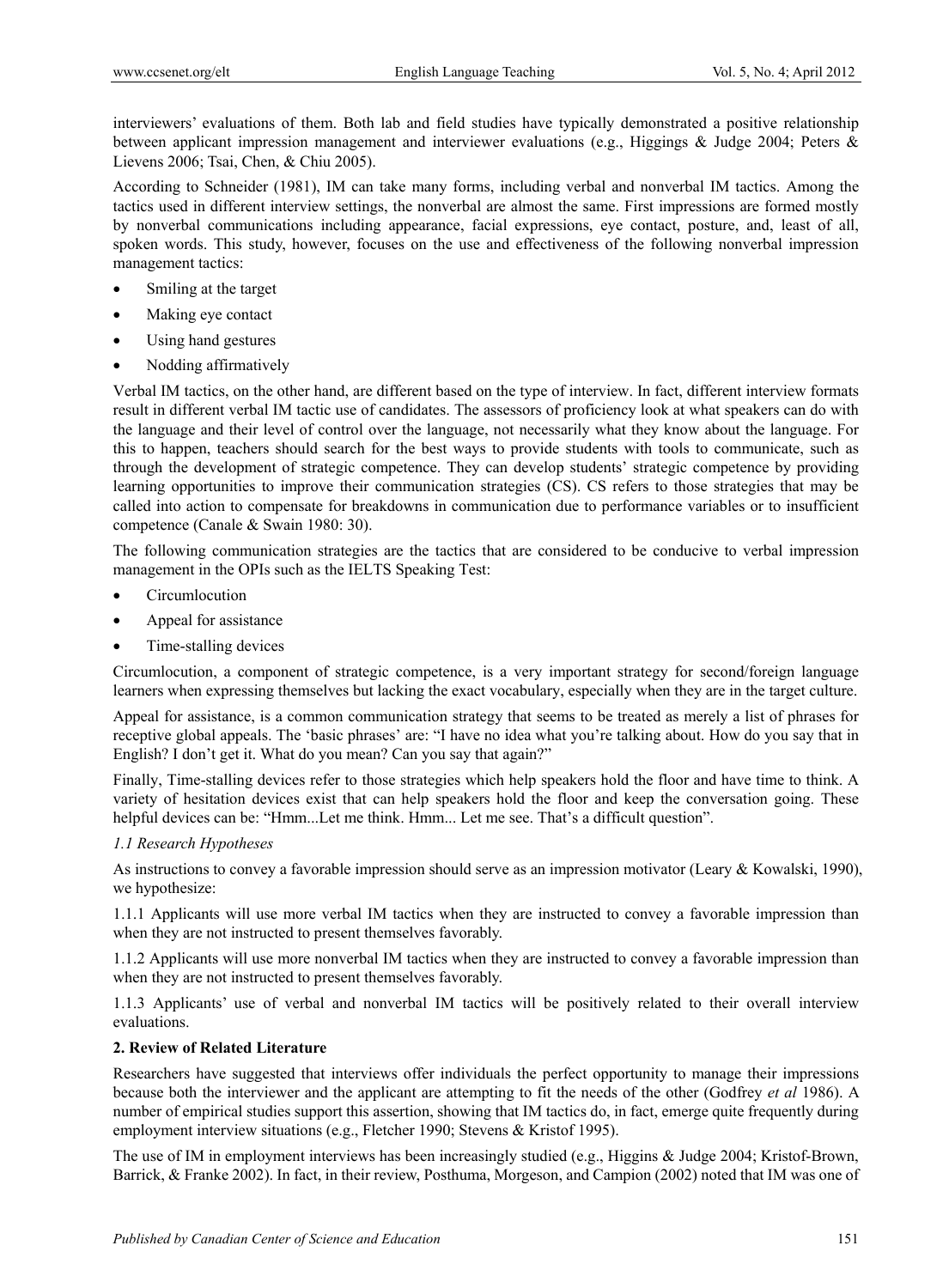the most emergent research topics in interview studies in the last 10 years.

The popular literature on employment interviews abounds with books for applicants on how to do well in an interview with some recent titles including: "Winning Job Interviews" (Powers 2004) and "Sell Yourself: Master the Job Interview Process" (Williams 2004). As these books suggest, instructing or coaching candidates on how to present their positive attributes may help them better convey the skills and abilities they possess. In fact, interview training appears to be related to self-promotion (Kristof-Brown *et al* 2002). With a better knowledge of the applicant's positive qualities, interviewers might be able to make more valid interview decisions. Higgins and Judge (2004) suggest that future research examine the extent to which impression management is and can be learned.

Much of the existing research on interview training has been conducted with specific populations (e.g., underemployed, unemployed, and patients with psychiatric disorders). Few studies have examined the effects of interviewee training or coaching on job applicants to whom many popular books on interviewing are addressed.

In the last few years, Maurer and colleagues (see Maurer & Solaman 2006 for a review) conducted studies on interview coaching, which based on their definition, appears to be interchangeable with what is typically labeled, "interview training". Generally, a positive relationship between attending an interview coaching session and interview performance has been shown. They also found that the reliability and validity were somewhat higher in a sample that received coaching compared to an uncoached group. The complete coaching booklet can be found in Maurer & Solaman (2006).

Helga Peeters & Filip Lievens (2006) did a study on how structured interview format and Impression Management instruction influenced the use and effectiveness of verbal and nonverbal impression management (IM) in job interview settings. Results from 190 people who were screened for a training program demonstrated that interview format affected the kind of tactics used, which in turn positively influenced interviewers' evaluations. The first interesting finding was that IM instructions influenced the use of verbal IM tactics. More specifically, people who were instructed to convey a favorable impression used more proactive, assertive, self-focused and other-focused verbal tactics than people who were instructed to convey an accurate impression. Their results that IM instructions had no influence on the use of nonverbal tactics suggest that nonverbal behavior might be less intentionally controllable in selection interviews.

Social scientists, on the other hand, have explored the power of nonverbal communication and its impact within a variety of different settings. Studies have shown that effective nonverbal communication, although perhaps more innate to some, can actually be taught and improved through training.

One of the early studies performed on this topic suggested that interviewers tend to evaluate interviewees in areas such as social skill based on their nonverbal behavior (Gifford *et al* 1985). In addition, nonverbal cues are often used in instances where "information about a person is valuable" and/or "there are reasons to believe that such information can't or won't be explicitly expressed verbally or otherwise". Social settings such as these would include first dates, a court trial, or the employment interview. Due to the fact that interviewers utilize nonverbal cues in assessing applicants, interviewees should focus on utilizing nonverbal communication cues to enhance their impression management skills.

Much of the existing research on Impression Management is in the area of employment interviews and no one has directly examined the relationship between IM use and IELTS Speaking Test evaluations. It seems that the only study done on the effectiveness of IM in the Oral Proficiency Interviews is the one conducted by Luk (2010). He investigated the effect of IM use on the performance of forty-three female Hong Kong secondary students in L2 oral proficiency interview conducted in the form of peer group interactions. Luk focused on how students structured their talk in such a way that they seemed to be consciously employing or unconsciously displaying a variety of discourse strategies for impression management in peer group interaction. The results indicated that students' predominant concern about staging a performance to present the best possible impression of themselves was positively related to their test evaluations.

Luk's study is conducted in the form of peer group interaction. IELTS Speaking Test, however, is a face-to-face interview which conducts in a form of two-way interaction. The tactics considered as having contributed to the creation of positive impressions are different in each of these OPIs accordingly. Therefore, this study aims to focus on the effectiveness of IM instruction on candidates' performance in the IELTS Speaking Test and consequently on interviewer's evaluations.

#### **3. Method**

#### *3.1 Participants*

The participants who took part in this study were 60 IELTS students who were taking part in preparation classes of IELTS speaking test in Bahar institute of Shiraz, Iran. Students were chosen from both male and female sex (18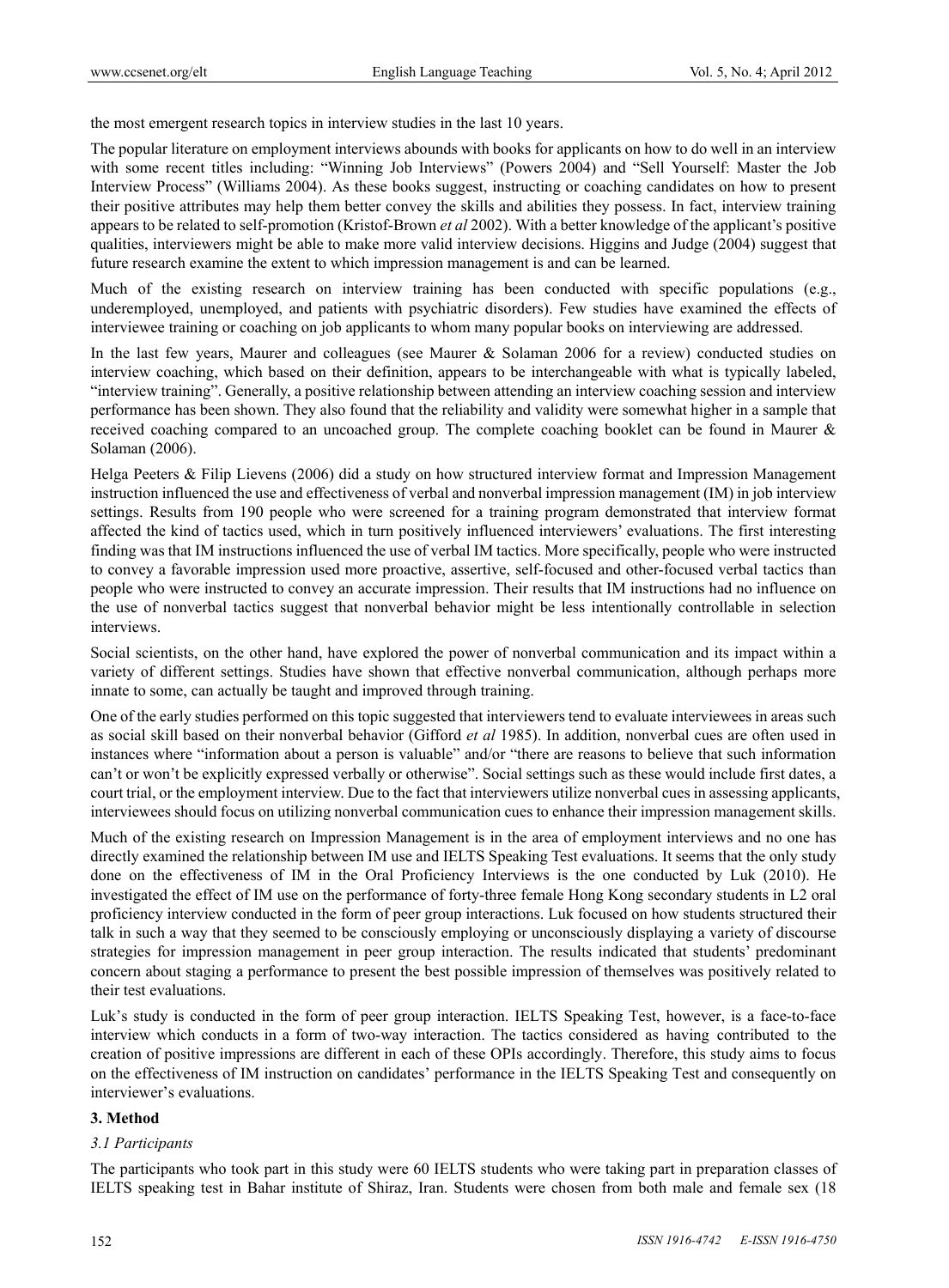male  $\&$  42 female) with the age range of 20-30 and almost the same educational backgrounds (BA). They were also homogeneous in terms of their language proficiency in that they had all passed the IELTS Mock exam with the mean score of 5/5 to 6.

#### *3.2 Instruments*

In this study, three instruments were used with the purpose of collecting quantitative data: The IELTS Mock exam, the IELTS Speaking Test and a post-test questionnaire. Qualitative data, on the other hand, were obtained through a post-test interview.

#### 3.2.1 The IELTS Mock Exam

The first instrument used in the current study was the IELTS Mock exam. This test which was used as a pre-test aimed to measure students' level of proficiency before they take part in preparation classes of the IELTS. Based on the results, students who had passed the exam with the mean score of 5/5 to 6 were put in groups of the same proficiency.

#### 3.2.2 The IELTS Speaking Test

The second instrument used in this study was the IELTS Speaking Test. This test which was used as the post-test comprised three phases and it was developed to measure students' speaking proficiency.

#### 3.2.3 Post-test Questionnaire

The post-test questionnaire was used as the third instrument to gather quantitative data with respect to the IM tactics students used during the interview. The questionnaire was designed by the researcher and consisted of ten statements on each of the IM tactics to be measured: verbal and nonverbal tactics. The participants responded on the basis of a five point Likert-scale, ranging from strongly agree to strongly disagree. In order to check the validity of the questionnaire, the researcher consulted two members of the thesis committee to analyze it for the validity. After assuring the validity, the questionnaire was administered to students and the data were put into SPSS. Based on the students' responses to the questionnaire, the reliability coefficient, Cronbach's alpha, was found to be 0.79.

#### 3.2.4 Post-test Interview

The qualitative data were collected through a post-test interview. It was a semi-structured interview which aimed to find the strategies students actually used during the Speaking test. The interviews were conducted individually by the researcher with the main purpose of eliciting students' attitudes toward the IM tactics and the evaluation of their own performance. The interviews were tape recorded and were then analyzed by the researcher. The focus of the analysis was on whether IM tactics were helpful in conveying candidates' message more effectively and also the extent to which each group of the tactics were useful.

#### *3.3 Procedure*

Two groups of students who were taking part in preparation classes of the IELTS Speaking Test in Bahar Institute were chosen for this study, one as the control and the other as the experimental group. Then, a proficiency test (Mock exam) was given to both groups in order to meet homogeneity. This test functioned as a pre-test and was used before applying the proposed strategy. After the pre-test, instruction started and students' speaking skills developed through standard approaches of the IELTS. The experimental group, however, received treatment and students were taught Impression Management tactics too. At the end of the course, students took part in the speaking test and their oral proficiency was measured by an IELTS examiner. The Speaking test was a face-to-face interview which aimed at evaluating the effectiveness of the proposed strategy by comparing the results of the two groups. It was also recorded on a videotape for more analysis. Afterwards, the participants attended a post-test interview and were asked to fill out a post-test questionnaire, too. Through analyzing students' performance recorded on the videotape and their responses in the post-test interview and on the post-test questionnaire, the coders measured the effectiveness of IM instruction on candidates' performance in the test.

#### **4. Results and Findings**

The scores obtained from the pre-test and the post-test were analyzed through SPSS. The means, standard deviations and the differences of means were computed for each group. Significance of difference between the mean scores of both groups was tested at 0.05 level by applying independent samples *t*-test. Another independent samples *t*-test was also conducted in order to find whether there was any significant difference between males and females' performance in the post-test of the experimental group.

The results of the descriptive statistics conducted to compare the mean scores of the control group in the pre-test and the post-test, indicated a little difference in the two tests which is not important (See Table 1).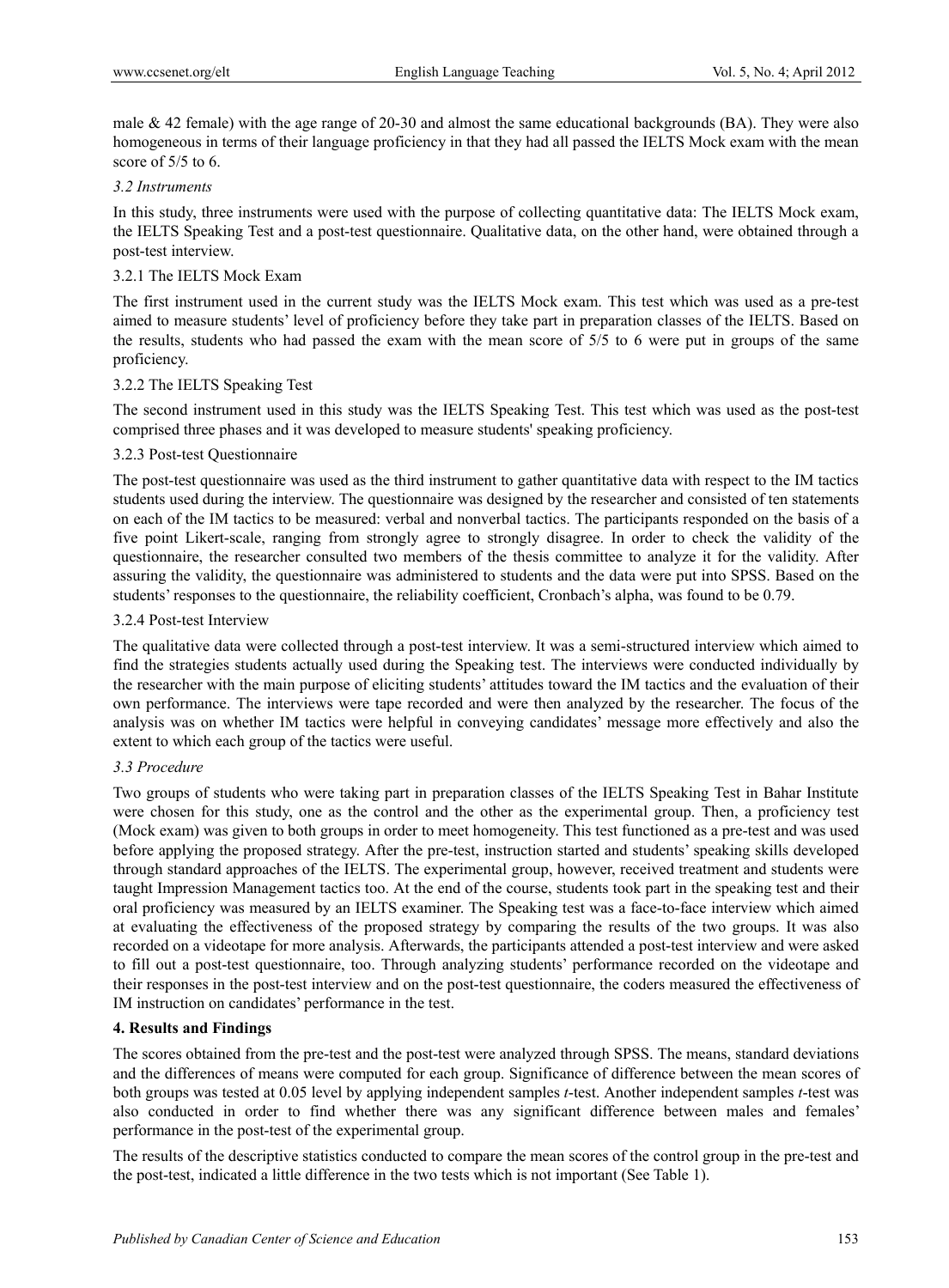To find whether there was a significant difference between the pre-test and the post-test in the control group, an independent samples t-test was conducted. The results showed that there was not statistically a significant difference between the two tests in the control group at  $p < .05$  significant value (See Table 2).

The results of the descriptive statistics conducted to compare the mean scores of the experimental group in the pre-test and the post-test showed that the minimum average referred to the pre-test (See Table 3).

To find whether there was a significant difference between the pre-test and the post-test in the experimental group, an independent samples t-test was conducted. The results revealed that there was statistically a significant difference between the pre and post tests at  $p < .05$  significant value (See Table 4).

To find whether there was any significant difference between males and females' performance in the post-test of the experimental group, an independent samples t-test was conducted. The results showed that there was no significant difference between the two genders in the post-test at  $p < .05$  significant value (See Table 5 & 6).

Through analysis of the post-test questionnaire data, the mean scores of all the questionnaire items were calculated. The results showed students' agreement over all the study variables (IM tactics) (See Table 7).

To find the degree of differences in students' responses to the questionnaire items, a chi-square test was conducted. The results showed that there was statistically no significant difference between students' responses in items 2, 3, 8, 10 as the significant values of these questions were far above the significant value  $p<0.05$ . In other items; however, two responses were at least different (See Table 8).

Concerning gender differences in the IM preferences of the participants, another chi-square test was conducted and at  $p < 05$  no significant difference was found between the two genders (See Table 9).

Through the analysis of the videotape data, applicants' absolute IM frequencies were calculated. The means and standard deviations of each of the IM tactics were also computed. The results of the descriptive statistics indicated that the most preferred strategy category of all, was the category of time-stalling devices with a mean score of 0.75. The nonverbal strategy of eye contact ranked the second with an average of 0.66. The third place in the ranking order was taken by the circumlocution strategy with a mean score of 0.40. Hand gesture strategy ranked in the fourth place with an average of 0.35 and the nonverbal strategies of smiling and appeal for assistance ranked the fifth and the sixth with the mean scores of 0.19 and 0.16. Finally, head nodding with a mean score of 0.14, ranked the least preferred strategy (See Tables 10 & 11).

To find whether there was any significant difference in the IM preferences of male and female candidates, an independent samples t-test was conducted. Unlike the questionnaire data in which there was not any significant difference in students' attitudes toward IM tactic use, the results of the videotape data showed that there was statistically a significant difference between the two genders in the use of the nonverbal strategy of smiling. In other strategies; however, no significant difference was found between males and females for the significant values of these strategies were far above the significant value  $p < 0.05$  (See Tables 12 & 13).

In order to determine whether there was statistically a meaningful relationship between verbal and nonverbal IM tactics, the Pearson correlation was computed. The results revealed that time-stalling strategies significantly correlated with circumlocution and appeal for assistance tactics at  $p \leq .05$  significant value, the correlation coefficient was found .461 (p=.010) and -.564 (p=.001) respectively. This implies that those who successfully use time-stalling strategies are also good at using circumlocution strategy. The negative correlation between time-stalling and appeal for assistance strategies; however, shows that the increase in using one strategy decreases the use of the other tactic.

The circumlocution strategy, on the other hand, significantly correlated with appeal for assistance, hand gesture and head nodding strategies at  $p < .05$  significant value, the correlation coefficient was found  $-.693$  (p=.000), .560  $(p=0.001)$  and  $-478$  ( $p=0.007$ ) respectively. This implies that those who are capable of using circumlocution strategy are also good at using hand gesture as a nonverbal strategy. The negative correlation between circumlocution and the strategies of head nodding and appeal for assistance; however, implies a reverse correlation. That is, the increase in using one strategy decreases the use of the other tactic.

It was found that there was a significant relationship between appeal for assistance and head nodding strategies at p  $\leq$  .05 significant level, the correlation coefficient r was found .496 (p=.005). There was also a significant relationship between the two nonverbal strategies of eye contact and head nodding at  $p < .05$  significant level, the correlation coefficient was found .416 (p=.022).

The results also indicated that none of the IM tactics had statistically a significant relationship with the nonverbal strategy of smiling. This means that the students who participated in this study had difficulty in using smiling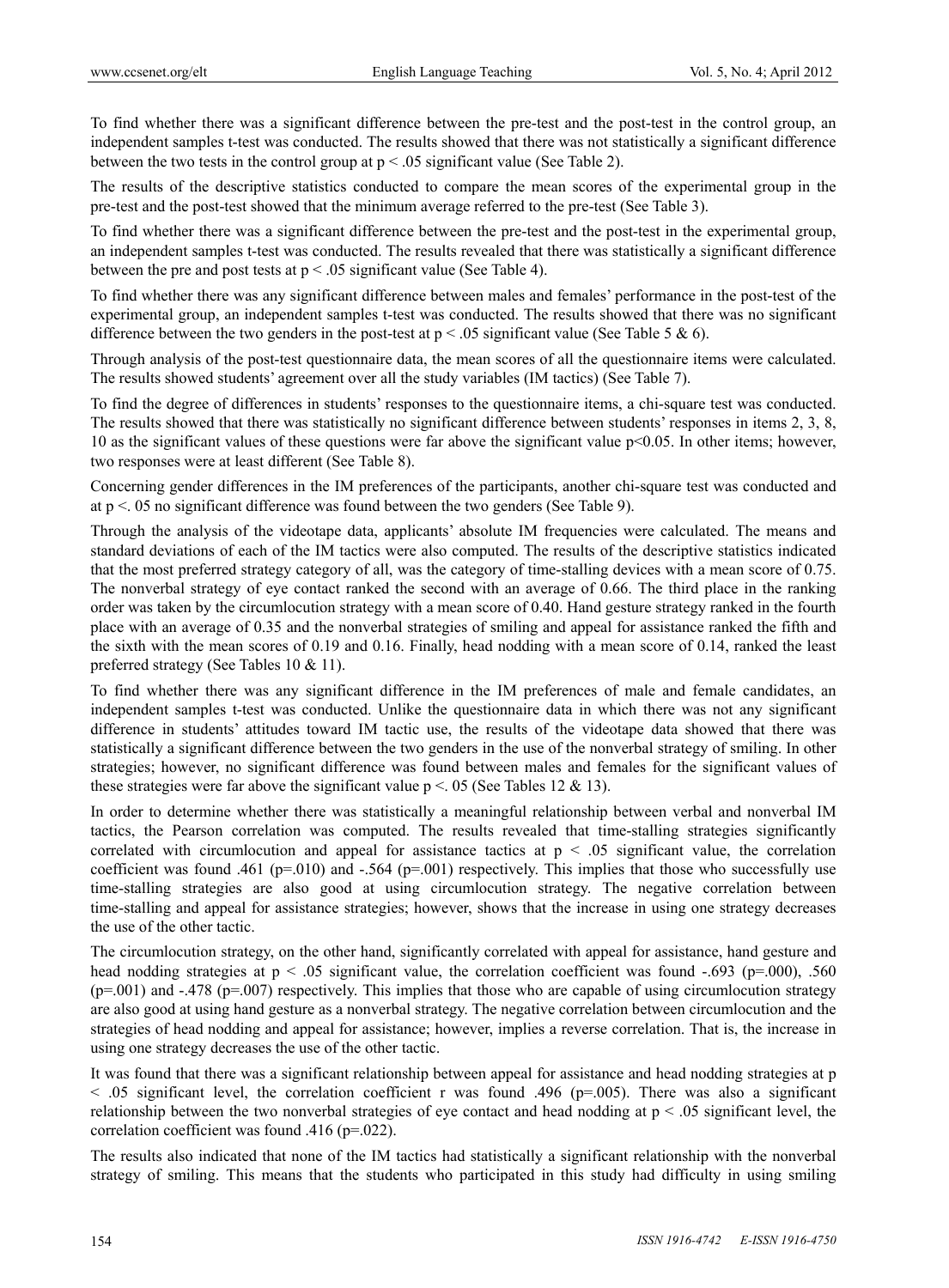strategy together with the other tactics (See Table 14).

To find whether there was statistically a meaningful relationship between applicants' IM use and the scores obtained from the post-test, the Pearson correlation was computed. The results revealed that there was statistically a significant relationship between the mean score of each of the IM tactics and that of the post-test results except for the nonverbal tactic of eye contact. As shown in Table 15, the verbal tactics of time-stalling ( $r = .001$ ,  $p < .05$ ) and circumlocution ( $r = .000$ ,  $p < .05$ ) correlated positively with the post-test mean score. There was a positive correlation between the nonverbal strategies of hand gesture ( $r = .019$ ,  $p < .05$ ) and smiling ( $r = .015$ ,  $p < .05$ ) and the post-test mean score too.

It was found that there was a negative correlation between appeal for assistance and head nodding strategies and the post-test mean score, the correlation coefficient was found  $-.423$  ( $p=.020$ ) and  $-.600$  ( $p=.000$ ) respectively. This negative correlation means that the use of appeal for assistance and head nodding strategies had no effect on candidates' performance in the post-test.

Finally, the correlation coefficient of .046 (p=.809) showed that there was not statistically any significant relationship between the nonverbal strategy of eye contact and the post-test mean score. This implies that even if there was an effect of eye contact on the post-test scores, this effectiveness was not so significant.

The results obtained from the post-test interview, on the other hand, showed students' positive attitudes toward the IM tactics. Almost all the students referred to IM tactics as effective strategies which helped them overcome their negative emotions, compensate for the gaps in their communication and maximize their performance in the interview. Although some students (about one third of candidates) referred to stress as a barrier to their performance, the rest were all agreed with the effective use of verbal and nonverbal IM tactics and believed that these strategies could be used as effective tools to convey positive impressions to the interviewer and their evaluations of them.

#### **5. Conclusion**

This study reports a series of experiments regarding the effect of instructing Impression Management tactics on candidates' performance in the IELTS Speaking Test. The findings of the study are encouraging regarding the effect of IM instruction on candidates' performance in the IELTS interview. Therefore, we can conclude that providing IELTS candidates with verbal and nonverbal IM tactics can help them perform better in the interview and maximize their performance in the IELTS Speaking test.

#### *5.1 Applications and Implications*

This study confirms the effectiveness of teaching Impression Management tactics on candidates' performance in the IELTS Speaking test; so, the findings will be of great value to all the OPI settings in which the purpose of the interview is to assess applicants' speaking skill, what they can do with the language and their level of control over the language.

Oral proficiency tests are currently being used worldwide by academic institutions, government agencies, and private corporations for purposes such as: academic placement, student assessment, program evaluation, professional certification, hiring, and promotional qualification. Teacher certification boards in some states also require evidence of spoken language competency; therefore, IM instruction can be used as a new and interesting method of preparing candidates for such purposes.

### **References**

Canale, M., & Swain, M. (1980). Theoretical bases of communicative approaches to second language teaching and testing. *Applied Linguistics,* 1, 1-47. http://dx.doi.org/10.1093/applin/1.1.1

Fletcher, C. (1989). Impression management in the selection interview. In R. A. Giacalone & P. Rosenfeld (Eds.), *Impression management in the organization* (pp. 269-281). Hillsdale, NJ: Lawrence Erlbaum Associates, Publishers.

Fletcher, C. (1990). The relationships between candidate personality, self-presentation strategies, and interviewer assessment in selection interviews: An empirical study. *Human Relations, 43,* 739-749. http://dx.doi.org/10.1177/001872679004300803

Gifford, R., Ng, C. F., & Wilkinson, M. (1985). Nonverbal cues in the employment interview: Links between applicant qualities and interviewer judgments. *Journal of Applied Psychology, 70*, 729-736. http://dx.doi.org/10.1037/0021-9010.70.4.729

Godfrey, D. K., Jones, E. E., & Lord, C. G. (1986). Self-promotion is not research reports 1207 ingratiating. *Journal of Personality and Social Psychology, 50*, 106–115. http://dx.doi.org/10.1037/0022-3514.50.1.106

Higgins, C. A., & Judge, T. A. (2004). The effect of applicant influence tactics on recruiter perceptions of fit and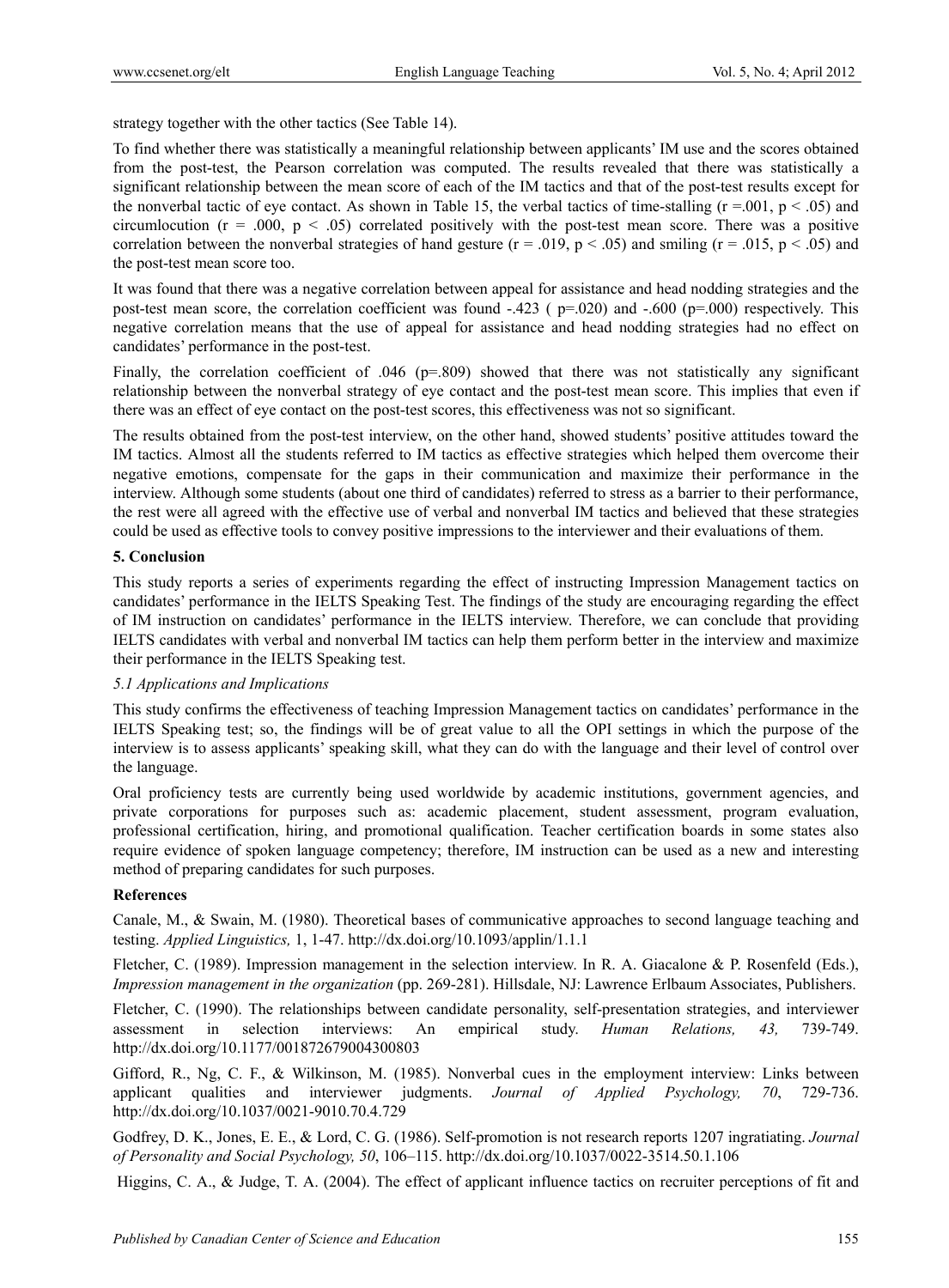hiring recommendations: A field study. *Journal of Applied Psychology, 89*, 622–632. http://dx.doi.org/10.1037/0021-9010.89.4.622

Kristof-Brown, A., Barrick, M. R., & Franke, M. (2002). Applicant impression management: Dispositional influences and consequences for recruiter perceptions of fit and similarity. *Journal of Management, 28*, 27–46. http://dx.doi.org/10.1177/014920630202800103

Leary, M. R., & Kowalski, R. M. (1990) Impression management: A literature review and two-component model. *Psychological Bulletin, 107,* 34–47. http://dx.doi.org/10.1037/0033-2909.107.1.34

Luk, J. (2010). Talking to score: Impression management in L2 oral assessment and the co-construction of a test discourse genre. *Language Assessment Quarterly*, *7*, 25-53.

Peeters, H., & Lievens, F. (2006). Verbal and nonverbal impression management tactics in behavior description and situational interviews. *International Journal of Selection and Assessment, 14*, 206–222. http://dx.doi.org/10.1111/j.1468-2389.2006.00348.x

Powers, P. (2004). *Winning job interviews*. New Jersey: Career Press.

Schneider, D. J. (1981). Tactical self-presentations: Toward a broader conception. In J. T. Tedeschi (Ed.), *Impression management theory and social psychological research* (pp. 23-40). New York: Academic Press.

Stevens, C. K., & Kristof, A. L. (1995). Making the right impression: A field study of applicant impression management during job interviews. *Journal of Applied Psychology, 80,* 587-606. http://dx.doi.org/10.1037/0021-9010.80.5.587

Tsai, W. C., Chen, C. C., & Chiu, S. F. (2005). Exploring boundaries of the effects of applicant impression management tactics in job interviews. *Journal of Management, 31,* 108-125. http://dx.doi.org/10.1177/0149206304271384

Williams, J. (2004). *Sell yourself: Master the job interview process*. Arlington, TX: Principle Publications.

#### **Authors**

Sara Namdar: Islamic Azad University, Bandar Abbas Branch, Bandar Abbas, Iran. email: sara namdar26@yahoo.com. She holds an M.A. from Islamic Azad University, Bandar Abbas Branch and she is currently teaching English at some language institutes. Her area of research is speaking skill and she has delivered some presentations on this issue.

Mohammad Sadegh Bagheri: Dept. of foreign languages, Shiraz branch, Islamic Azad University, Shiraz, Iran. email: bagheries@gmail.com. He earned his M.A. and Ph.D. degrees in TEFL from Shiraz State University, Iran, and is currently an assistant professor teaching at Islamic Azad university, Shiraz Branch. He has a number of publications on TOEFL and IELTS, and has presented some articles at international conferences. Moreover, he is a Cambridge ESOL and IELTS examiner, and runs his own internationally accredited language school which is affiliated with Cambridge University as a sub-center.

Table 1. Descriptive statistics of the control group in the pre-test and the post-test

|        |          | Mean   | N  | Std. Deviation | Std. Error Mean |
|--------|----------|--------|----|----------------|-----------------|
| Pair i | Pretest  | 5.7500 | 30 | .28618         | 05225           |
|        | Posttest | 5.7750 | 30 | .27347         | .04993          |

|  | Table 2. Independent samples t-test for the pre-test and post-test differences in the control group |  |  |
|--|-----------------------------------------------------------------------------------------------------|--|--|
|  |                                                                                                     |  |  |

|                                                           |           |                | Paired Differences |                            |        |          |    |            |
|-----------------------------------------------------------|-----------|----------------|--------------------|----------------------------|--------|----------|----|------------|
|                                                           |           |                |                    | 95% Confidence Interval of |        |          |    |            |
|                                                           |           |                |                    | the Difference             |        |          |    |            |
|                                                           |           |                | Std. Error         |                            |        |          |    | Sig.       |
|                                                           | Mean      | Std. Deviation | Mean               | Lower                      | Upper  |          | df | (2-tailed) |
| Pair 1<br>posttest<br>$\overline{\phantom{0}}$<br>pretest | $-.02500$ | .07628         | .01393             | $-.05348$                  | .00348 | $-1.795$ | 29 | .083       |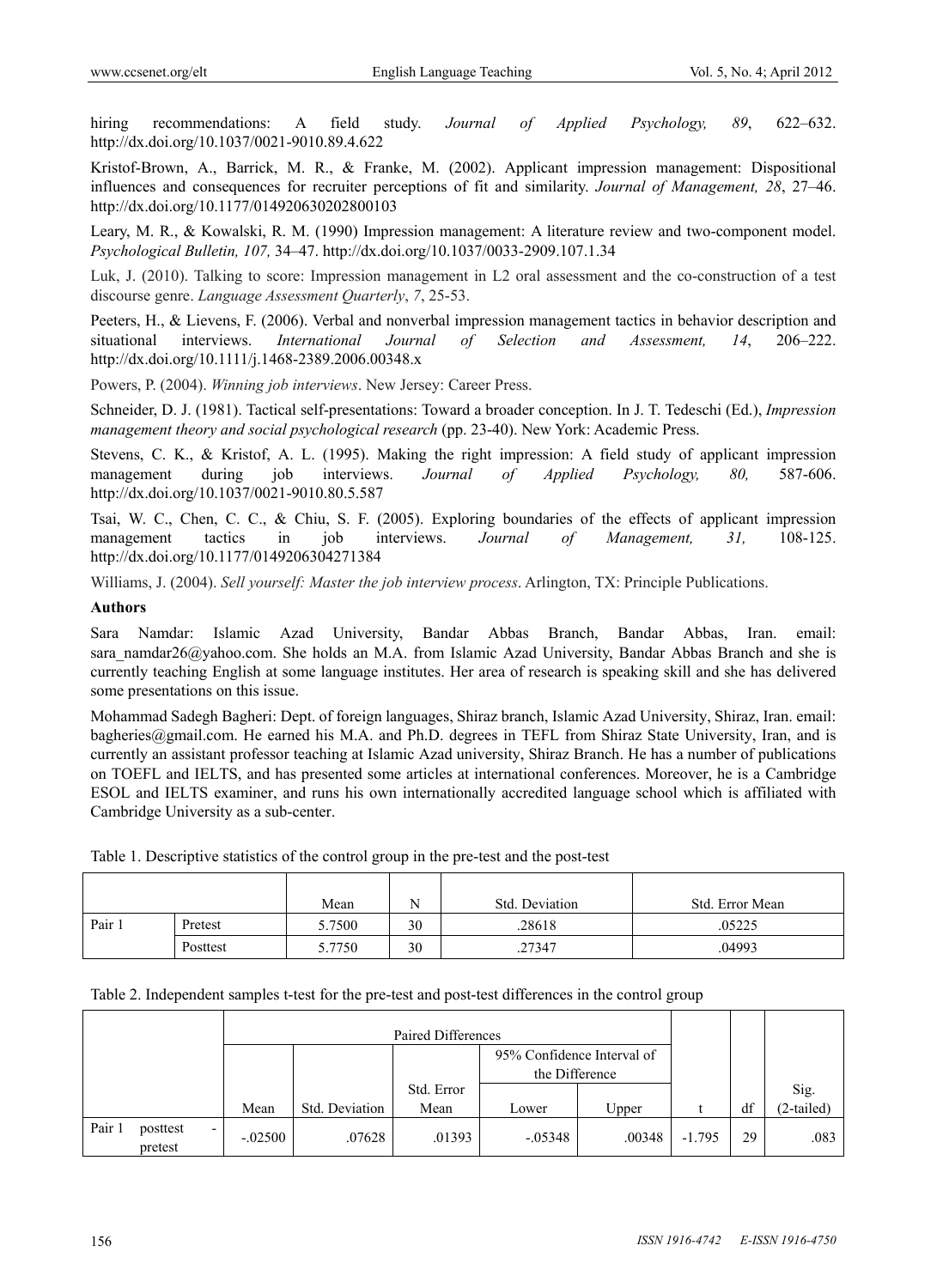## Table 3. Descriptive statistics of the experimental group in the pre-test and the post-test

|        |          | Mean   | N  | Std. Deviation | Std. Error Mean |
|--------|----------|--------|----|----------------|-----------------|
| Pair 1 | pretest  | 5.7500 | 30 | .31486         | .05749          |
|        | posttest | 6.8000 | 30 | .40684         | 07428           |

## Table 4. Independent samples t-test for the pre-test and post-test differences in the experimental group

|        |                               |      |           | Paired Differences |                                              |           |           |    |            |
|--------|-------------------------------|------|-----------|--------------------|----------------------------------------------|-----------|-----------|----|------------|
|        |                               |      | Std.      | Std. Error         | 95% Confidence Interval of<br>the Difference |           |           |    | Sig.       |
|        |                               | Mean | Deviation | Mean               | Lower                                        | Upper     |           | df | (2-tailed) |
| Pair 1 | posttest - pretest   -1.05000 |      | .53094    | .09694             | $-1.24826$                                   | $-.85174$ | $-10.832$ | 29 | .000       |

## Table 5. Group statistics of gender differences in the experimental group

| Gender         |    | Mean   | Std. Deviation | Std. Error Mean |
|----------------|----|--------|----------------|-----------------|
| Post-test      | 21 | 6.3333 | .24152         | 05270           |
| Female<br>Male |    | 6.3889 | .33333         | .11111          |

## Table 6. T-test for gender differences in the experimental group

|           |                                |      | Levene's Test for<br>Equality of<br>Variances |                                                                               |        |              |            | t-test for Equality of Means |           |        |
|-----------|--------------------------------|------|-----------------------------------------------|-------------------------------------------------------------------------------|--------|--------------|------------|------------------------------|-----------|--------|
|           |                                |      |                                               | 95% Confidence<br>Interval of the<br>Difference<br>Sig.<br>Std. Error<br>Mean |        |              |            |                              |           |        |
|           |                                | F    | Sig.                                          | t                                                                             | df     | $(2-tailed)$ | Difference | Difference                   | Lower     | Upper  |
| Post-test | Equal variances<br>assumed     | .585 | .451                                          | $-.515$                                                                       | 28     | .611         | $-.05556$  | .10795                       | $-.27668$ | .16557 |
|           | Equal variances not<br>assumed |      |                                               | $-452$                                                                        | 11.767 | .660         | $-.05556$  | .12298                       | $-.32409$ | .21298 |

## Table 7. Means of all study variables

|      | <b>Statistics</b> |        |        |        |        |        |        |        |        |        |  |  |  |
|------|-------------------|--------|--------|--------|--------|--------|--------|--------|--------|--------|--|--|--|
| N    | a l               | a2     | Œ      | α4     | ae     | ah     |        | a8     | aч     | a10    |  |  |  |
|      |                   |        |        |        |        |        |        |        |        |        |  |  |  |
| Mean | 1.9333            | 2.2667 | 1.6667 | 2.8667 | 2.4333 | 2.3667 | 2.7333 | 1.5333 | 1.8333 | 1.4333 |  |  |  |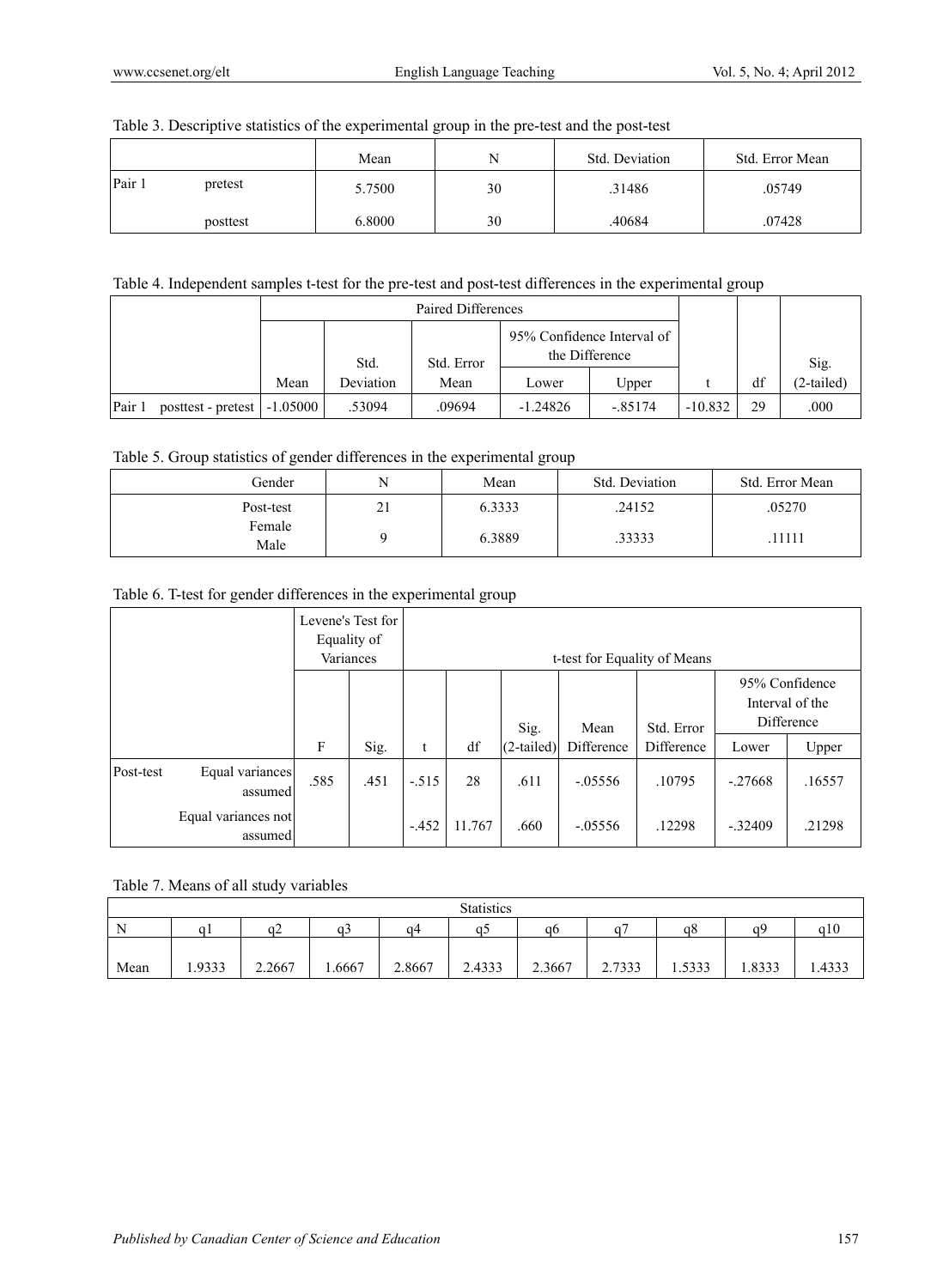|                     |                            |                | q1                | q2                | q <sub>3</sub>     | q4                 | q5                | q6                | q <sub>7</sub>      | q8                | q9                | q10               |
|---------------------|----------------------------|----------------|-------------------|-------------------|--------------------|--------------------|-------------------|-------------------|---------------------|-------------------|-------------------|-------------------|
| Chi-Square          |                            |                | $9.800^a$         | $3.200^a$         | 5.000 <sup>a</sup> | 9.200 <sup>b</sup> | $26.600^a$        | $25.400^a$        | 18.800 <sup>b</sup> | .133 <sup>c</sup> | 13.333c           | .533 <sup>c</sup> |
| df                  |                            |                |                   | 2                 |                    |                    |                   |                   | 3                   |                   |                   |                   |
| Asymp. Sig.         |                            |                | .007              | .202              | .082               | .027               | .000              | .000              | .000                | .715              | .000              | .465              |
| Monte Sig.<br>Carlo |                            |                | .008 <sup>d</sup> | .211 <sup>d</sup> | .090 <sup>d</sup>  | .026 <sup>d</sup>  | .000 <sup>d</sup> | .000 <sup>d</sup> | .000 <sup>d</sup>   | $.855^{d}$        | .000 <sup>d</sup> | .588 <sup>d</sup> |
|                     | 99% Confidence<br>Interval | Lower<br>Bound | .005              | .201              | .083               | .022               | .000              | .000              | .000                | .846              | .000              | .576              |
|                     |                            | Upper<br>Bound | .010              | .222              | .097               | .030               | .000              | .000              | .001                | .864              | .000              | .601              |

## Table 8. Chi-Square Test 1: Differences in students' responses to the Questionnaire items

Table 9. Chi-Square Test 2: Gender differences in the Questionnaire data

|                       | αı                | a2              | d.                | a4                   | c۵                | a6                | u.        | a8                | а9                 | q10               |
|-----------------------|-------------------|-----------------|-------------------|----------------------|-------------------|-------------------|-----------|-------------------|--------------------|-------------------|
| Chi-Square            | $2.827^a$         | $4.490^{\rm a}$ | $794^{\rm a}$     | $6.043^{\text{a}}$   | $.462^{\rm a}$    | .981 <sup>a</sup> | $2.202^a$ | .026 <sup>a</sup> | 2.571 <sup>a</sup> | .006 <sup>a</sup> |
| df                    | ∼                 | $\sim$<br>∼     | ∼                 |                      | ∽                 | ⌒<br>∼            |           |                   |                    |                   |
| Asymp. Sig. (2-sided) | .243              | .106            | .672              | .110                 | .794              | .371              | .531      | .873              | .109               | .936              |
| Sig.                  | .301 <sup>b</sup> | $.124^{b}$      | .760 <sup>b</sup> | 11 <sup>b</sup><br>. | .000 <sup>b</sup> | $.523^b$          | $.668^b$  | 000.1             | .286               | 000.1             |

## Table 10. Applicants' absolute IM frequencies

|   |                          | Verbal tactics (f) |                          | Nonverbal tactics (f) |             |         |                 |  |  |
|---|--------------------------|--------------------|--------------------------|-----------------------|-------------|---------|-----------------|--|--|
|   | Time-stalling<br>devices | Circumlocution     | Appeal for<br>assistance | Hand<br>gesture       | Eye contact | Smiling | Head<br>nodding |  |  |
| N | 340                      | 183                |                          | 158                   | 299         | 86      | 65              |  |  |

## Table 11. Descriptive statistics of the Videotape data

|                              | N  | Minimum | Maximum | Mean  | Std. Deviation |
|------------------------------|----|---------|---------|-------|----------------|
| Time-stalling devices $(v1)$ | 30 | .27     | 1.00    | .7556 | .22782         |
| Circumlocution<br>(v2)       | 30 | .13     | .60     | .4067 | .13142         |
| Appeal for assistance $(v3)$ | 30 | .07     | .40     | .1667 | .10019         |
| Hand gesture<br>(n1)         | 30 | .00.    | .53     | .3511 | .19412         |
| Eye contact<br>(n2)          | 30 | .27     | 1.00    | .6644 | .28148         |
| Smiling<br>(n3)              | 30 | .00.    | .60     | .1911 | .19553         |
| Head nodding<br>(n4)         | 30 | .00     | .60     | .1444 | .17427         |
| Valid N                      | 30 |         |         |       |                |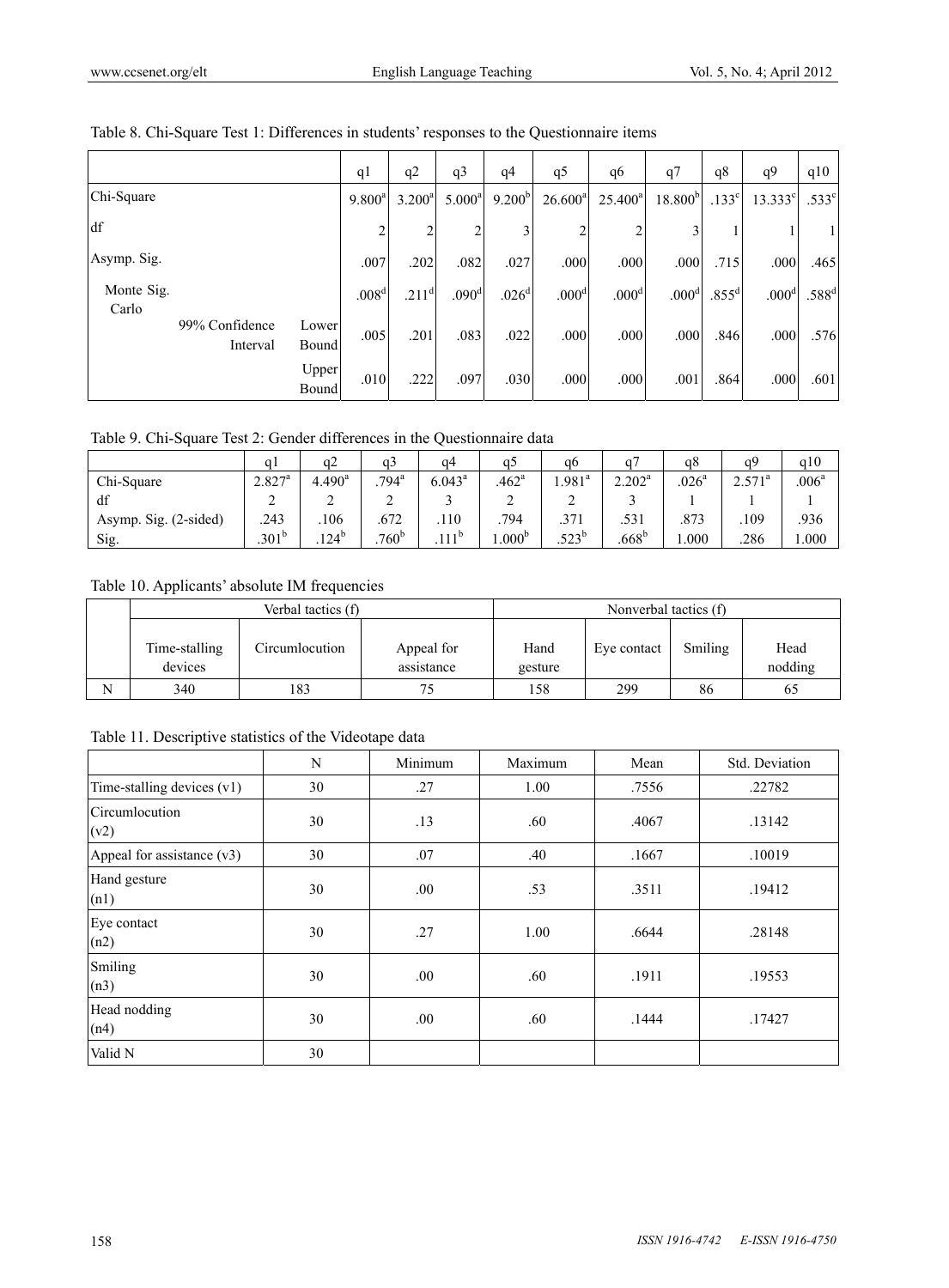|                | Gender | N  | Mean  | Std. Deviation | Std. Error Mean |
|----------------|--------|----|-------|----------------|-----------------|
| v1             | Famale | 21 | .7524 | .23865         | .05208          |
|                | Male   | 9  | .7630 | .21373         | .07124          |
| v2             | Famale | 21 | .3873 | .14394         | .03141          |
|                | Male   | 9  | .4519 | .08678         | .02893          |
| v3             | Famale | 21 | .1873 | .11278         | .02461          |
|                | Male   | 9  | .1185 | .02940         | .00980          |
| n1             | Famale | 21 | .3333 | .21396         | .04669          |
|                | Male   | 9  | .3926 | .13922         | .04641          |
| n2             | Famale | 21 | .6349 | .27049         | .05903          |
|                | Male   | 9  | .7333 | .31091         | .10364          |
| n <sub>3</sub> | Famale | 21 | .2413 | .21237         | .04634          |
|                | Male   | 9  | .0741 | .06186         | .02062          |
| n4             | Famale | 21 | .1492 | .17115         | .03735          |
|                | Male   | 9  | .1333 | .19149         | .06383          |

Table 12. Group statistics of gender differences in the Videotape data

Table 13. T-test for gender differences in the Videotape data

|                                              | Levene's Test for<br><b>Equality of Variances</b> |      | T-test for Equality of Means |                 |              |            |            |                                              |        |  |
|----------------------------------------------|---------------------------------------------------|------|------------------------------|-----------------|--------------|------------|------------|----------------------------------------------|--------|--|
|                                              |                                                   |      |                              |                 | Sig.         | Mean       | Std. Error | 95% Confidence Interval<br>of the Difference |        |  |
|                                              | $\mathbf F$                                       | Sig. | t                            | df              | $(2-tailed)$ | Difference | Difference | Lower                                        | Upper  |  |
| v1 Equal<br>variances<br>assumed             | .250                                              | .621 | $-.115$                      | 28              | .910         | $-.01058$  | .09235     | $-.19976$                                    | .17859 |  |
| Equal variances<br>not assumed               |                                                   |      |                              | $-120$ 16.903   | .906         | $-.01058$  | .08825     | $-19685$                                     | .17568 |  |
| v <sub>2</sub> Equal<br>variances<br>assumed | .886                                              | .355 | $-1.244$                     | 28              | .224         | $-.06455$  | .05187     | $-.17081$                                    | .04170 |  |
| variances<br>Equal<br>not assumed            |                                                   |      |                              | $-1.512$ 24.412 | .143         | $-.06455$  | .04270     | $-.15260$                                    | .02350 |  |
| v3 Equal<br>variances<br>assumed             | 10.827                                            | .003 | 1.787                        | 28              | .085         | .06878     | .03849     | $-.01006$                                    | .14762 |  |
| Equal variances<br>not assumed               |                                                   |      |                              | 2.597 25.257    | .015         | .06878     | .02649     | .01425                                       | .12331 |  |
| n1 Equal<br>variances<br>assumed             | 3.739                                             | .063 | $-761$                       | 28              | .453         | $-.05926$  | .07791     | $-.21884$                                    | .10032 |  |
| variances<br>Equal<br>not assumed            |                                                   |      |                              | $-900$ 22.976   | .377         | $-.05926$  | .06583     | $-19545$                                     | .07693 |  |
| n <sub>2</sub> Equal<br>variances<br>assumed | 1.074                                             | .309 | $-.874$                      | 28              | .390         | $-.09841$  | .11260     | $-.32907$                                    | .13224 |  |
| Equal<br>variances<br>not assumed            |                                                   |      |                              | $-0.825$ 13.465 | .424         | $-.09841$  | .11927     | $-.35517$                                    | .15835 |  |
| n3 Equal<br>variances<br>assumed             | 28.130                                            | .000 | 2.299                        | 28              | .029         | .16720     | .07271     | .01825                                       | 31614  |  |
| variances<br>Equal<br>not assumed            |                                                   |      |                              | 3.296 26.142    | .003         | .16720     | .05072     | .06296                                       | .27143 |  |
| n4 Equal<br>variances<br>assumed             | .022                                              | .883 | .225                         | 28              | .824         | .01587     | .07060     | $-.12874$                                    | .16048 |  |
| variances<br>Equal<br>not assumed            |                                                   |      | .215                         | 13.770          | .833         | .01587     | .07395     | $-.14299$                                    | .17473 |  |